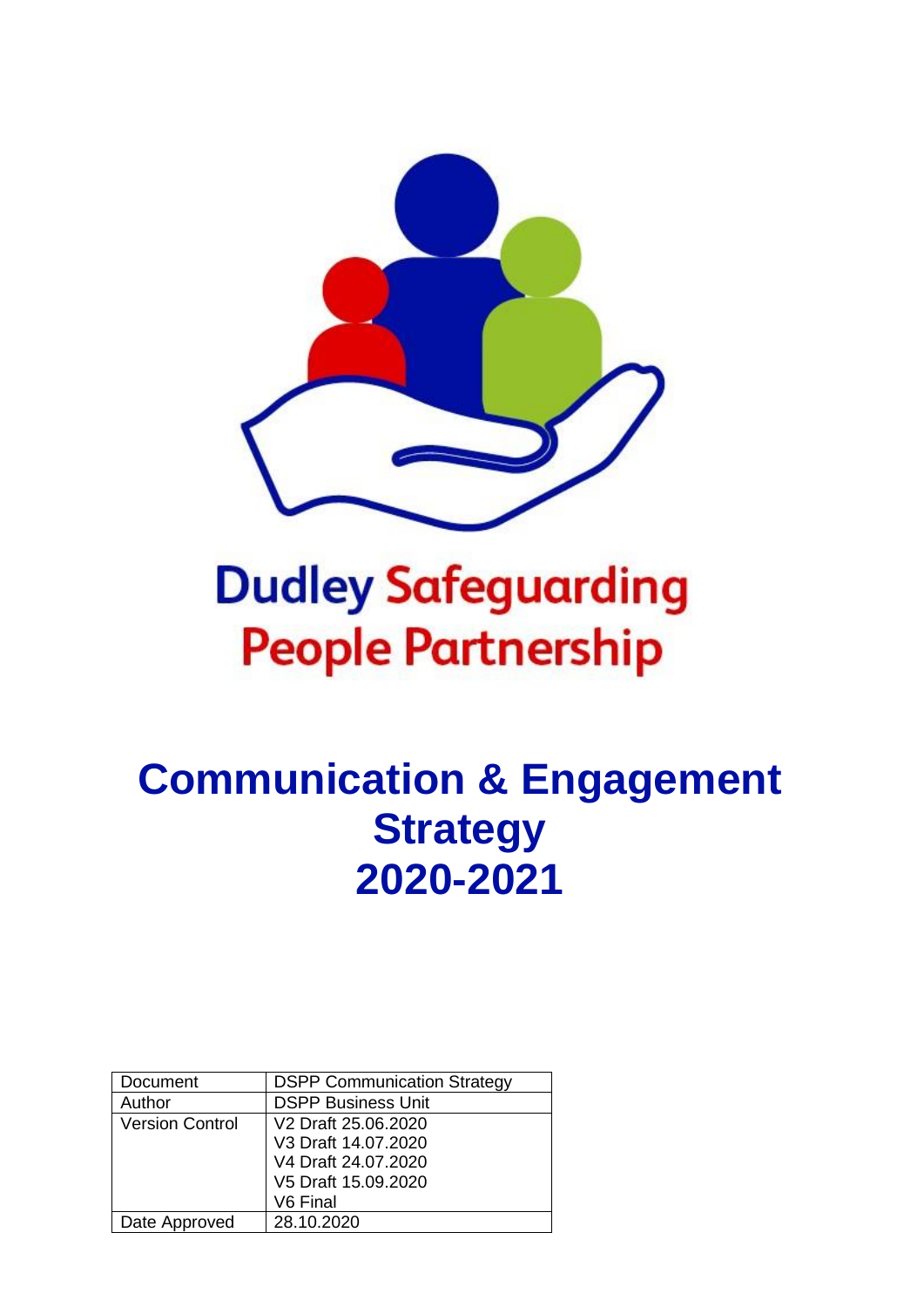# **Contents**

| 1. |                                                                          |  |
|----|--------------------------------------------------------------------------|--|
| 2. | Communication and Engagement Strategy Aims and Objectives  3             |  |
| 3. |                                                                          |  |
| 4. |                                                                          |  |
| 5. |                                                                          |  |
| 6. |                                                                          |  |
| 7. |                                                                          |  |
| 8. |                                                                          |  |
|    |                                                                          |  |
|    |                                                                          |  |
|    |                                                                          |  |
|    | 12. Communicating Following a SAR, CSPR or Local Learning Review (LLR) 7 |  |
|    |                                                                          |  |
|    |                                                                          |  |
|    |                                                                          |  |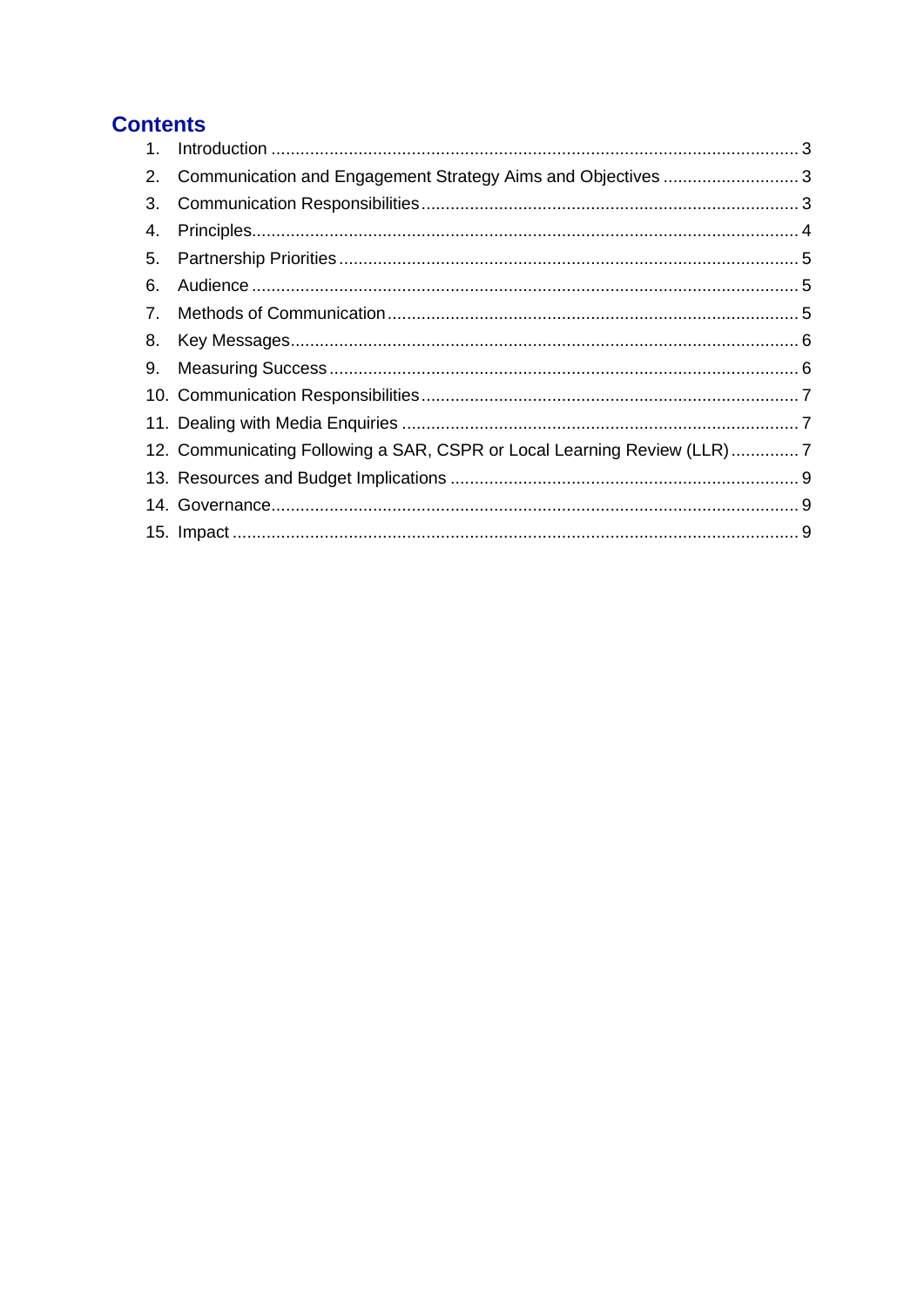## <span id="page-2-0"></span>**1. Introduction**

Dudley Safeguarding People Partnership (DSPP) coordinates the work carried out by its members to safeguard and promote the welfare of children, young people and adults with care and support needs. The DSPP has a strategic role to play in protecting children, young people and adults, with care and support needs, in Dudley.

The DSPP Business Unit have developed this Communication & Engagement Strategy to embrace the 'think family' approach and ensure that the work of DSPP is effectively communicated to the relevant audiences such as children, young people and adults with care and support needs, as well as families, practitioners and the wider community.

The challenge is to identify the most effective method to communicate messages and how we will 'capture the voice' of clients and have meaningful engagement with children, young people, and adults with care and support needs in a consistent and co-ordinated approach which will also inform the work of the DSPP.

The DSPP will seek evidence of a proactive approach to the communication of safeguarding messages and engagement with target audiences by all partner agencies.

The DSPP is supported by five sub-groups. The DSPP Executive is responsible for the development and implementation of this Communication and Engagement Strategy.

#### <span id="page-2-1"></span>**2. Communication and Engagement Strategy Aims and Objectives**

The aims of this Communication and Engagement Strategy are:

- To improve and strengthen how we communicate and engage with service users, staff, stakeholders and the wider public to raise awareness and promote key messages about safeguarding in Dudley
- To build community resilience so that our residents are better equipped to keep themselves safe from harm

To fulfil its statutory objectives and effectively carry out its functions, the DSPP needs to raise awareness about how everybody can contribute to the safeguarding agenda. This should involve listening to and consulting with service users and carers, and ensuring their views and opinions are taken into account in planning and delivering safeguarding services.

Where appropriate, we will support national campaigns to raise awareness of safeguarding issues, to help our local community understand how to recognise different forms of abuse and exploitation. We will also work closely with our neighbours to coordinate our communications and make sure that consistent messaging is used across the West Midlands.

#### <span id="page-2-2"></span>**3. Communication Responsibilities**

The DSPP will engage with practitioners to promote an understanding of the work of the DSPP and to inform of changes to policy and procedure,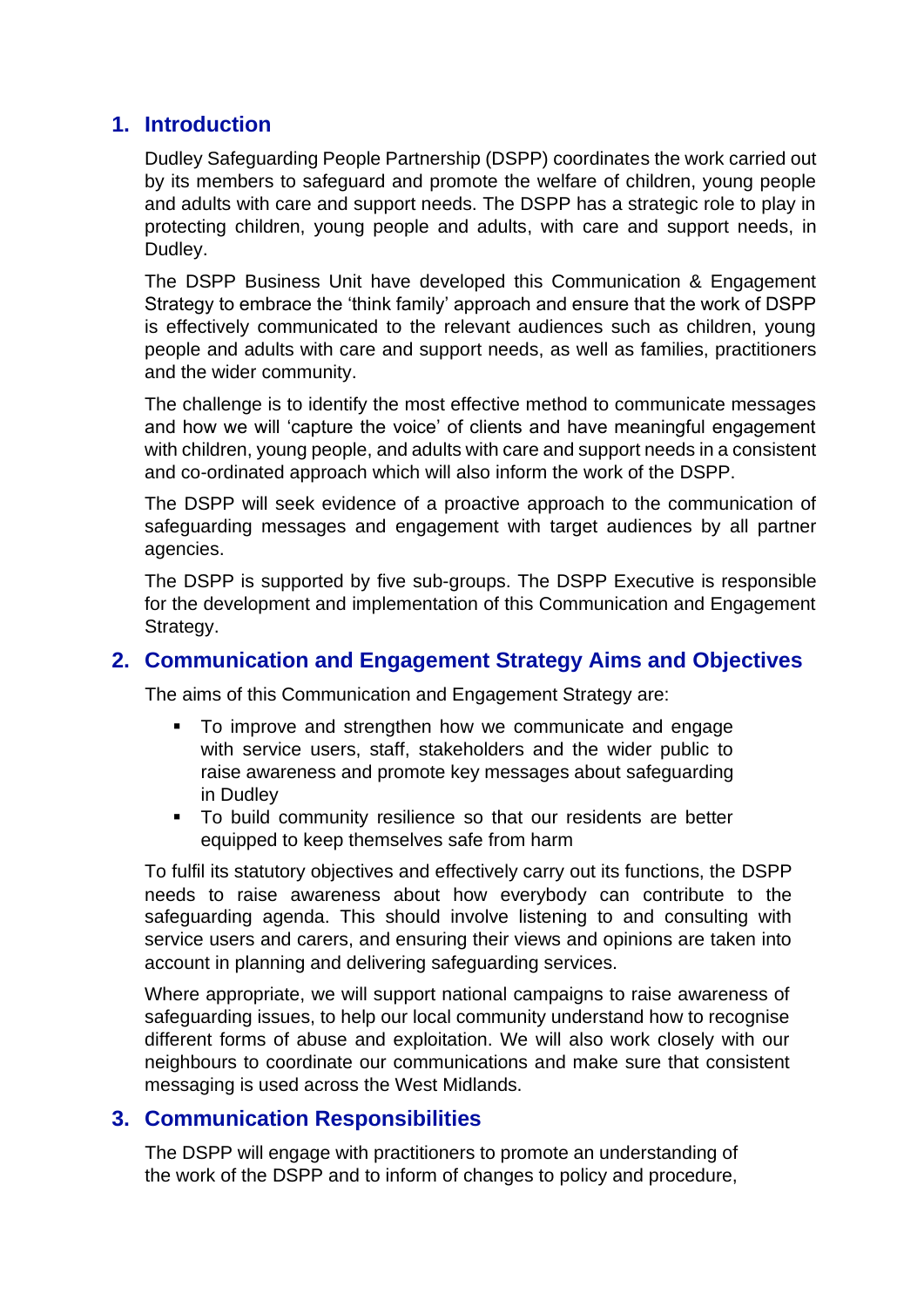identify best practice and communicate the findings of Child Safeguarding Practice Reviews (CSPRs) and Safeguarding Adult Reviews (SARs)

- To support the development of all practitioners involved in safeguarding
- To support all partners to understand their contribution
- To keep partners up to date with developments in the organisation including changes to policies and procedure
- To share good practice, ideas, good news and learning from quality assurance work including reviews of cases
- To ensure that partners understand their responsibilities in respect of proactive communication and engagement
- To define and implement clear lines of communication and to ensure consistency and transparency wherever possible.

The organisations in Dudley which have a role in safeguarding have the following responsibilities:

- To be proactive in raising awareness of their role and work
- To promote the work of the DSPP with their service users
- To proactively engage with service users, practitioners and the wider community to inform multi-agency policy and practice

# <span id="page-3-0"></span>**4. Principles**

The DSPP branding should be used in all communications from the Partnership. This can be viewed on the [DSPP website](https://safeguarding.dudley.gov.uk/safeguarding/partnership/business-documentation/)

The following principles will be adopted whilst undertaking communication and engagement activities on behalf of the DSPP:

- Maximise opportunities for shared communication/engagement activities i.e. regional campaigns, joint partner events
- Use and share engagement feedback to inform and drive change
- Communicate messages clearly in a format that is easy to understand
- Communicate messages that are relevant based upon local needs and related research
- Two way communication and engagement activities are encouraged
- Information is kept up to date and accurate

This strategy reflects a number of core communication principles:

- Openness and honesty
- **•** Transparency
- Timeliness
- Accessibility
- Accuracy
- Support of Safeguarding agencies' priorities
- Compliance with GDPR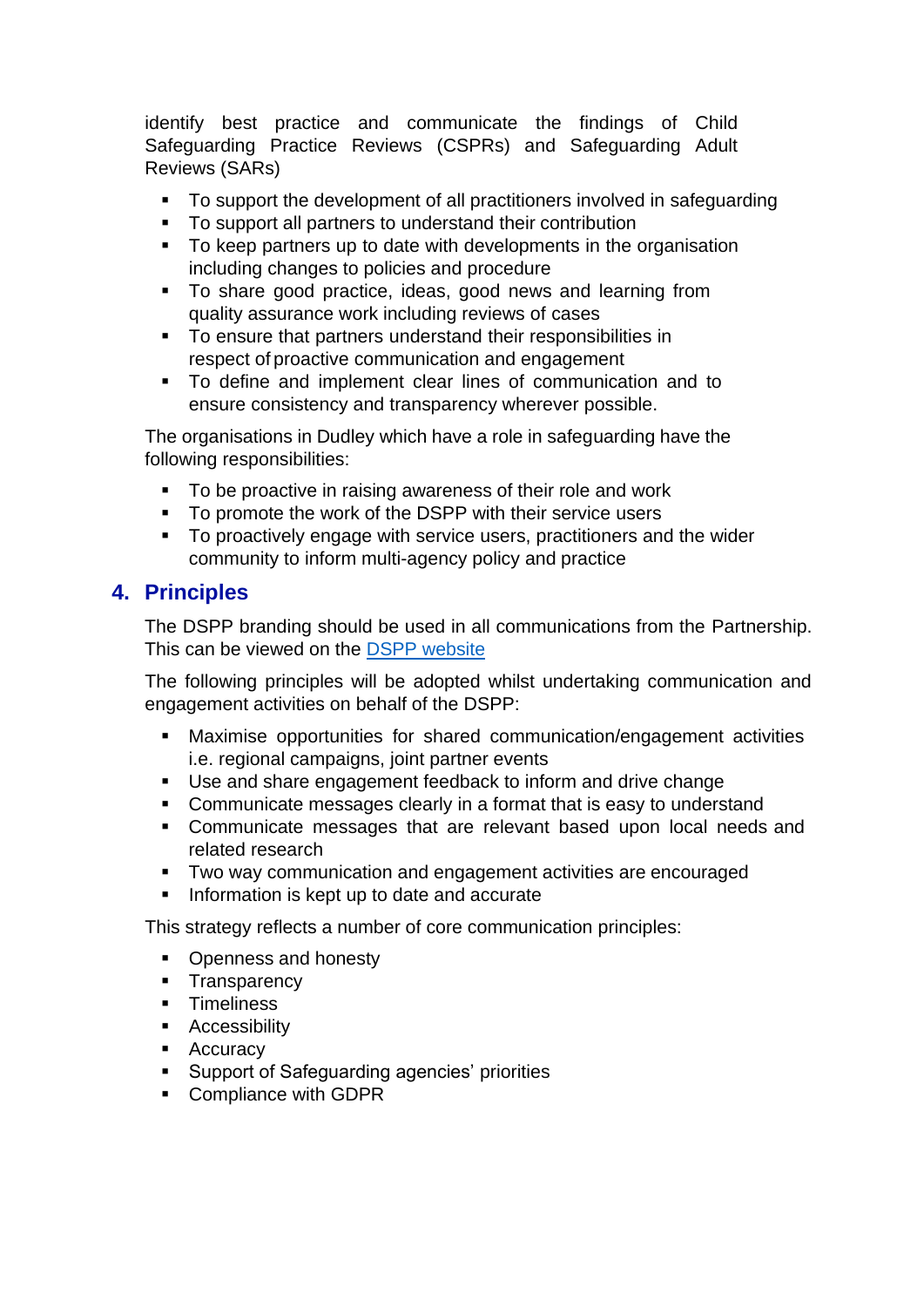# <span id="page-4-0"></span>**5. Partnership Priorities**

The priorities for the partnership for 2020/2022 are:

- Neglect / Self-Neglect
- Preventing violence across the life course
- Exploitation across the life course

#### <span id="page-4-1"></span>**6. Audience**

The DSPP needs to communicate with a diverse community and a range of groups and organisations that care for, educate, provide services for and protect children, young people and adults with care and support needs.

In addition to service users and the wider community, the DSPP also has a responsibility to proactively engage with practitioners across a broad spectrum including social care, emergency services, education settings, healthcare settings, the voluntary sector and faith settings, and elected members.

# <span id="page-4-2"></span>**7. Methods of Communication**

| <b>Communication /</b><br><b>Engagement</b>                        | <b>Target</b><br><b>Audience</b>           |                                 |                          |       |                      |                           |                       |  |
|--------------------------------------------------------------------|--------------------------------------------|---------------------------------|--------------------------|-------|----------------------|---------------------------|-----------------------|--|
| <b>Method</b>                                                      | Service User/<br>Service User<br>Potential | Carers/<br>Advocates/<br>Family | organisations<br>Partner | Staff | Providers<br>Service | Community<br>Wider        | Partnership<br>Groups |  |
| <b>Annual Report</b><br>and Strategic<br><b>Plans</b>              |                                            |                                 | X                        | X     | $\pmb{\times}$       | $\boldsymbol{\mathsf{x}}$ | $\pmb{\times}$        |  |
| <b>Website</b>                                                     | $\mathsf{x}$                               | $\mathsf{x}$                    | X                        | X     | X                    | X                         | $\mathsf{x}$          |  |
| Leaflets/Posters/<br><b>Factsheets</b>                             | $\mathsf{x}$                               | $\mathsf{x}$                    | $\mathsf{x}$             | X     | $\pmb{\times}$       | $\mathsf{x}$              | $\mathsf{x}$          |  |
| <b>Service User</b><br>feedback (Surveys<br>/forums)               | $\mathsf{X}$                               | X                               |                          |       |                      |                           |                       |  |
| <b>Board/Sub Groups</b><br><b>Task and Finish</b><br><b>Groups</b> |                                            |                                 | X                        | X     |                      |                           | $\pmb{\mathsf{X}}$    |  |
| <b>Training/briefing</b><br>sessions/<br>workshops                 |                                            |                                 | $\pmb{\times}$           | X     | $\pmb{\times}$       |                           | $\pmb{\times}$        |  |
| <b>Social Media</b>                                                | $\mathsf{x}$                               | $\mathsf{x}$                    | X                        | X     | X                    | X                         | $\mathsf{x}$          |  |
| <b>Newsletter</b>                                                  | X                                          | X                               | $\pmb{\mathsf{X}}$       | X     | $\pmb{\mathsf{X}}$   | $\pmb{\times}$            | $\pmb{\mathsf{X}}$    |  |
| <b>Visual media</b><br><b>sources</b>                              | $\pmb{\mathsf{X}}$                         | $\mathsf{x}$                    | $\pmb{\mathsf{X}}$       | X     | $\pmb{\mathsf{X}}$   | $\mathsf{x}$              | $\mathsf{x}$          |  |
| Press releases/<br>media statements                                | X                                          | X                               | $\pmb{\mathsf{X}}$       | X     | $\pmb{\mathsf{X}}$   | $\pmb{\mathsf{X}}$        | $\pmb{\mathsf{X}}$    |  |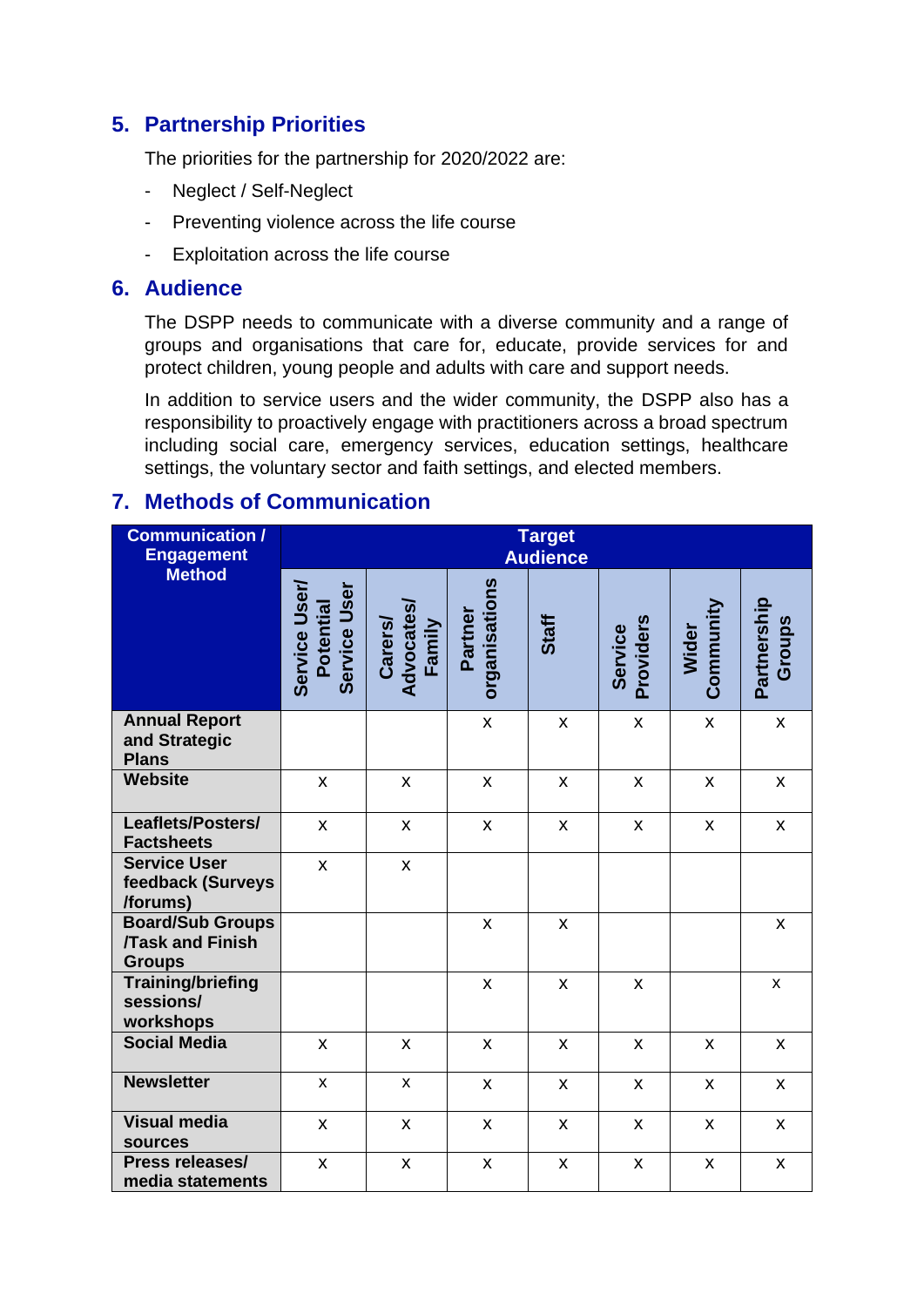| <b>Public Events/</b><br>roadshows/<br>community group<br>events | x | x | X | X | x | x |  |
|------------------------------------------------------------------|---|---|---|---|---|---|--|
| <b>Provider forums</b>                                           |   |   | X | x | x |   |  |
| <b>Staff supervision</b><br>/Staff forums                        |   |   |   | x | x |   |  |
| <b>Conference</b>                                                | х | х | X | X | x | x |  |

There are often times when communication materials need to be tailored to different groups within the borough, for example campaigns aimed at specific community groups. This should be taken into consideration on an individual basis and materials targeted as appropriate.

Partner agencies have their own respective websites which provide information about services, contact details and links to the joint Safeguarding Boards' website.

#### <span id="page-5-0"></span>**8. Key Messages**

The DSPP shares and embeds The Dudley Vision 2030 to ensure Dudley is "a place of healthy, resilient, safe communities with high aspirations and the ability to shape their own future" <https://www.dudleyboroughvision2030.org.uk/>

#### <span id="page-5-1"></span>**9. Measuring Success**

We want to be in a position to be able to evidence that improvement is informed by feedback from those who access and deliver safeguarding and child and adult protection services in Brighton & Hove.

The success of this strategy will be monitored via:

- Numbers of visitors to the website and page visits
- Numbers in attendance at public/partner and/or DSCPG and SAB workshops, conferences, briefings
- Completed evaluations/ feedback from practitioners
- Partner contributions Boards communications
- Feedback from children and adults involved in the safeguarding process
- Ofsted inspection feedback
- Coverage in media and partner newsletters/publications
- Auditing activity e.g. MCA DoLs
- Feedback from independent bodies, e.g. Healthwatch Dudley

This will provide:

- Greater understanding of key messages for all audiences, including learning from case reviews, audit and research, thus improving safeguarding practice across the partnership
- Improved awareness of safeguarding issues
- Enhanced knowledge and understanding of role and remit of the Boards
- Better outcomes for children, young people and adults involved in safeguarding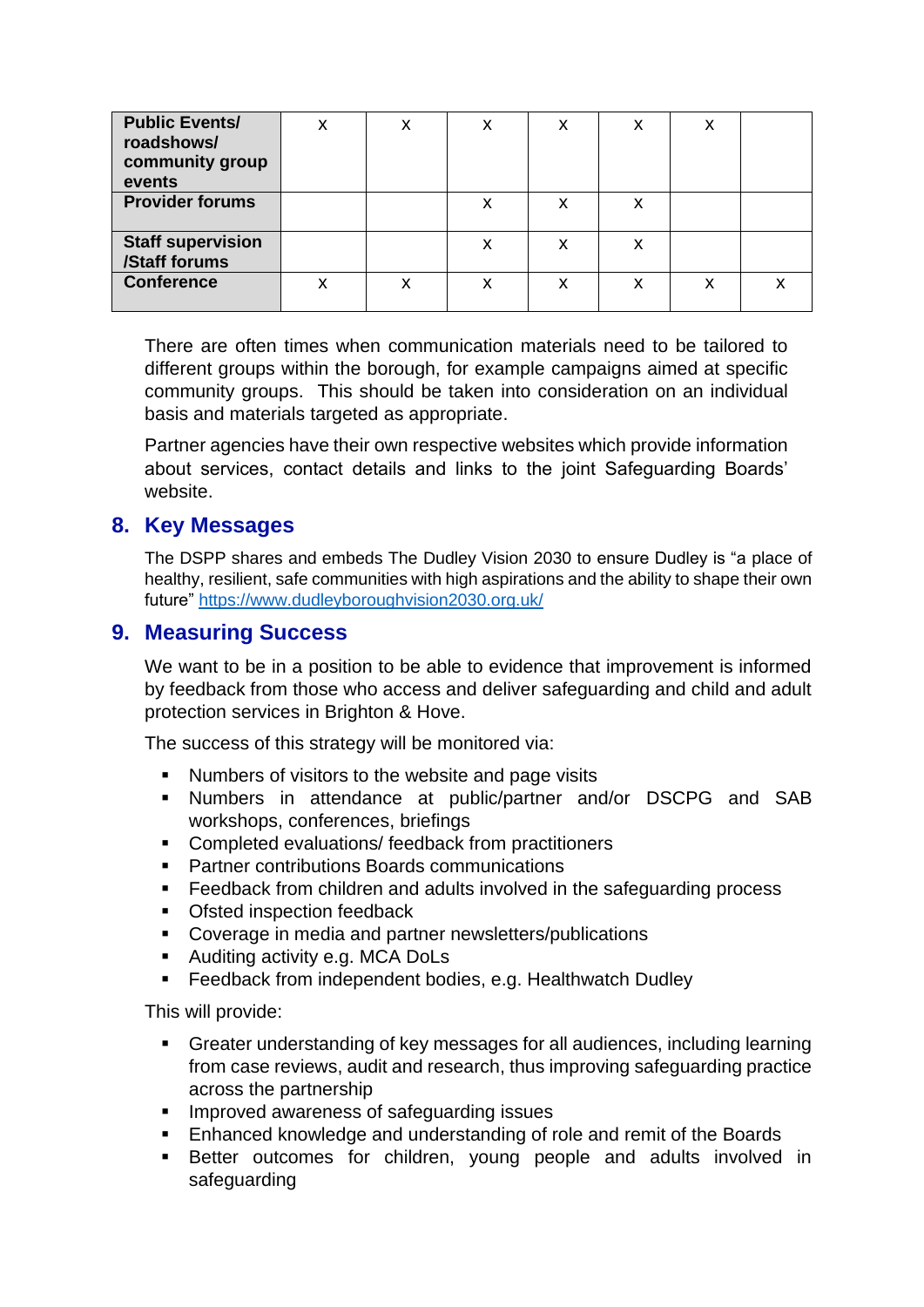■ Increase in positive media coverage

#### <span id="page-6-0"></span>**10.Communication Responsibilities**

The primary responsibility for implementing this strategy sits with the DSPP Executive. All members must ensure that they take responsibility for communicating all key information within their respective agencies and ensuring that any issues identified within their organisation are communicated back to the relevant meeting.

#### <span id="page-6-1"></span>**11.Dealing with Media Enquiries**

This section sets out the DSPP's approach to working with the media such as part of the Boards general work or as part of the partnership's statutory responsibilities.

Working with the media in most situations should be planned and statements agreed with the Business Manager, Independent Chair and appropriate Director/ Chief Executive from agencies directly involved in the review. This is to provide consistency including ensuring a coordinated multi-agency approach as appropriate.

There may be occasions when the media directly contacts the DSPP or a partner agency. In this situation the Business Manager must be notified immediately on receipt of such an enquiry. Agencies should avoid responding independently and all press releases should be agreed by the Business Manager to ensure a consistent response is delivered.

Depending on the issue it may also be appropriate to contact the Independent Chair and/or statutory partner communications teams too.

## <span id="page-6-2"></span>**12.Communicating Following a SAR, CSPR or Local Learning Review (LLR)**

In the event of a SAR, CSPR or LLR all communication should be directed to the Business Manager before any press releases are made.

The Independent Chair should be the key representative to speak to the media about a learning review and any actions following that review on behalf of the DSPP.

It is important to note that any news release will only be made once the review has been completed and published. If a media request for a statement is received prior to completion of a review, the DSPP will provide a holding statement on the case.

It is important that the families of those who have suffered the death of a relative or whose relative has been subject of a review is kept informed about the review's process. The professionals who would have been involved with the family before and at the time of the incident/s that resulted in a review, may be best placed to make informed and professional judgements about the frequency and method of communicating information to the relatives and passing back information to colleagues.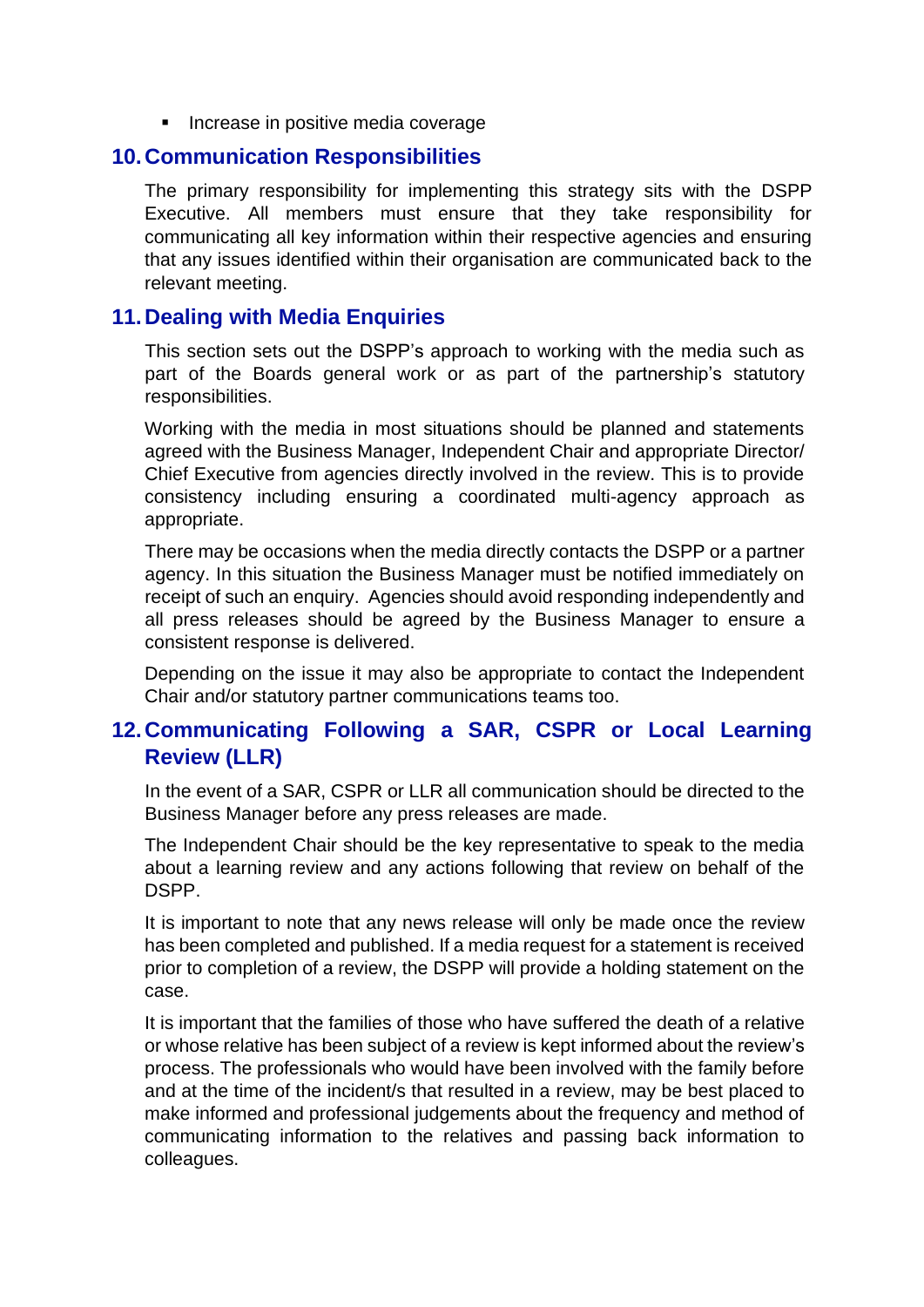A SAR,CSPR or LLR cannot be published until all active criminal investigations in the case are completed and outcomes decided.

#### **SAR Publication timeline process**.

Once report has been presented to DSAB and has been signed off we will follow the below processes:

- 21 days prior to publication of the report we will need to inform practitioners involved in the case and their managers to enable them to discuss the learning and findings from the report.
- 14 days prior to planned publication comms to notified of report to be shared with comms partners in partnership to enable coherent messaging around report
- 7 days prior to publication we will need to inform comms and related organisations ready for publication.
- Written briefings will be available for practitioners at time of publication.
- Learning event to take place within 6 weeks of publications

#### **CSPR Publication timeline**

Once report has been presented to DSCPG and has been signed off we will need to inform practitioners and their service managers at least 21 days prior to publication of the report.

- 21 days prior to publication of the report we will need to inform practitioners involved in the case and their managers to enable them to discuss the learning and findings from the report.
- 14 days prior to planned publication comms to notified of report to be shared with comms partners in partnership to enable coherent messaging around report.
- At least 7 days prior to publication we will need to inform national panel and DfE of intention to publish.
- Written briefings will be available for practitioners at time of publication.
- Learning event to take place within 6 weeks of publications

#### **LLR Publication timeline**

Once report has been presented to DSAB/DSCPG and has been signed off we will need to inform practitioners and their service managers at least 21 days prior to publication of the report.

• 21 days prior to publication of the report we will need to inform practitioners involved in the case and their managers to enable them to discuss the learning and findings from the report.